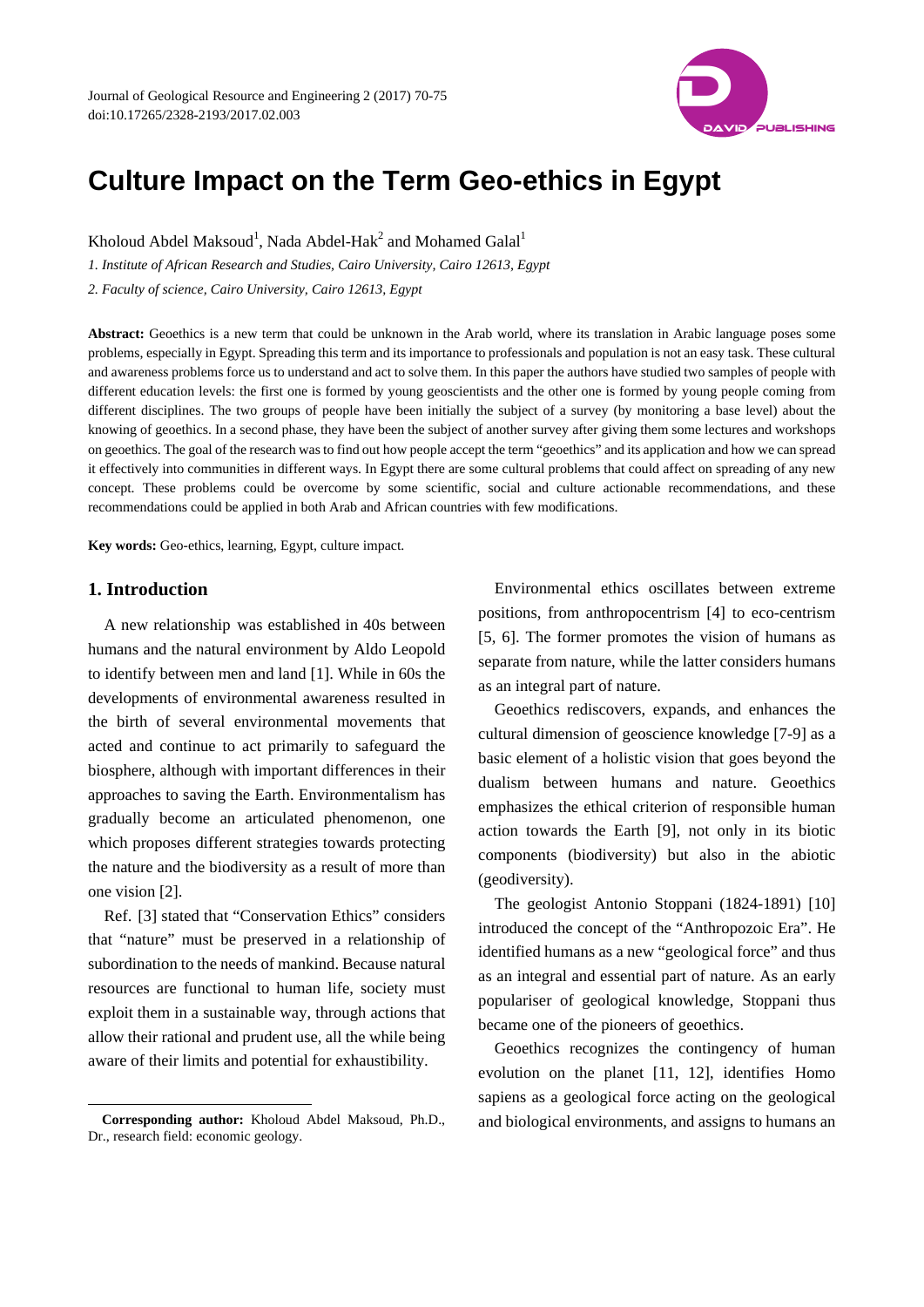ethical responsibility that arises from the consciousness of being a modifier of Earth systems.

Near the end of the last century the more modern concept of the Anthropocene finally crystallized [13]. An intense scientific debate about this concept ensued. Because geology adheres to temporal and stratigraphic limits [14, 15], geoethics is a discipline required in order to understand the inevitable consequences (positive and negative) of human progress, especially when we consider the enormous amount of energy and natural resources used for economic development and the wide environmental spaces occupied and modified by human beings. The incredible increase in population and the legitimate aspirations of every individual to 5 improve his or her own material conditions can find in geoethics a frame of reference for values rooted in geological thinking, which has the peculiar characteristic of being able to analyze space and time in a perspective that goes beyond the human experience but that accepts the presence of people on the planet as a natural consequence of the unpredictability of natural evolution [11, 12].

Geoethics provides a framework for any human action on the geosphere. The responsibility that derives from this framework is the basis of the semantic meaning of the word "ethics" [16]. Therefore, the word "geoethics", as used starting from the early 1990s [17, 18], signifies the duty of mankind to behave responsibly and become the natural consciousness of the planet. To place humans at the center of the discussion on geoethics does not represent a new form of anthropocentrism but rather stresses that only by accepting their responsibility initially towards themselves, can humans become fully aware of their role as an active "geological" force. Then changes in the dynamics of Earth systems can be made, when necessary, through responsible behaviors and proper practices towards geodiversity and biodiversity [19]. So, geo-ethics is the interaction of humans with the geosphere, from which we cannot be separated while

dealing with earth in all fields.

Geo-ethics is not known in Egypt since two years, also it was considered as a mysterious term for geoscientists. In 2015 the IAPG established an international branch in Egypt, so the coordinators try to make an international chapter in Egypt by inviting students and academic stuff to share in this activity, but it turned out that no one knows what is meant by Geo-ethics even professors in Geo-departments! From this point it was a must to know first what is meant by this term to people and by what means we can spread the mission of the IAPG.

The term ethics (in Arabic language) in Egypt reflects unacceptable behavior from others as if we are telling the person that your behavior is inconvenient, and this was also taken in consideration, how to translate the term in a convenient meaning to the Egyptian culture.

# **2. Methods Used in Monitoring**

In the case of monitoring the acceptance of a new term with people of different backgrounds and focusing on gender as it was one of the main aims how to spread the term in the society, questioner was considered one of the most important tools before and after knowing the meaning of the term.

Three types of questioners were used in this study, for 2 different samples of peoples.

The chosen sample was taken in Cairo University only, where all universities refused the idea of making a lecture or even a workshop. The two samples were targeting specialized and unspecialized students with different ages.

Females males ratios in the two samples are: Sample I 56% females and 44% males, while in Sample II females percentage is 44% and male 56%.

In Sample I two workshops were done to the post-graduate students, to discuss the meaning and application of geo-ethics in Egypt and if it could be applied or not.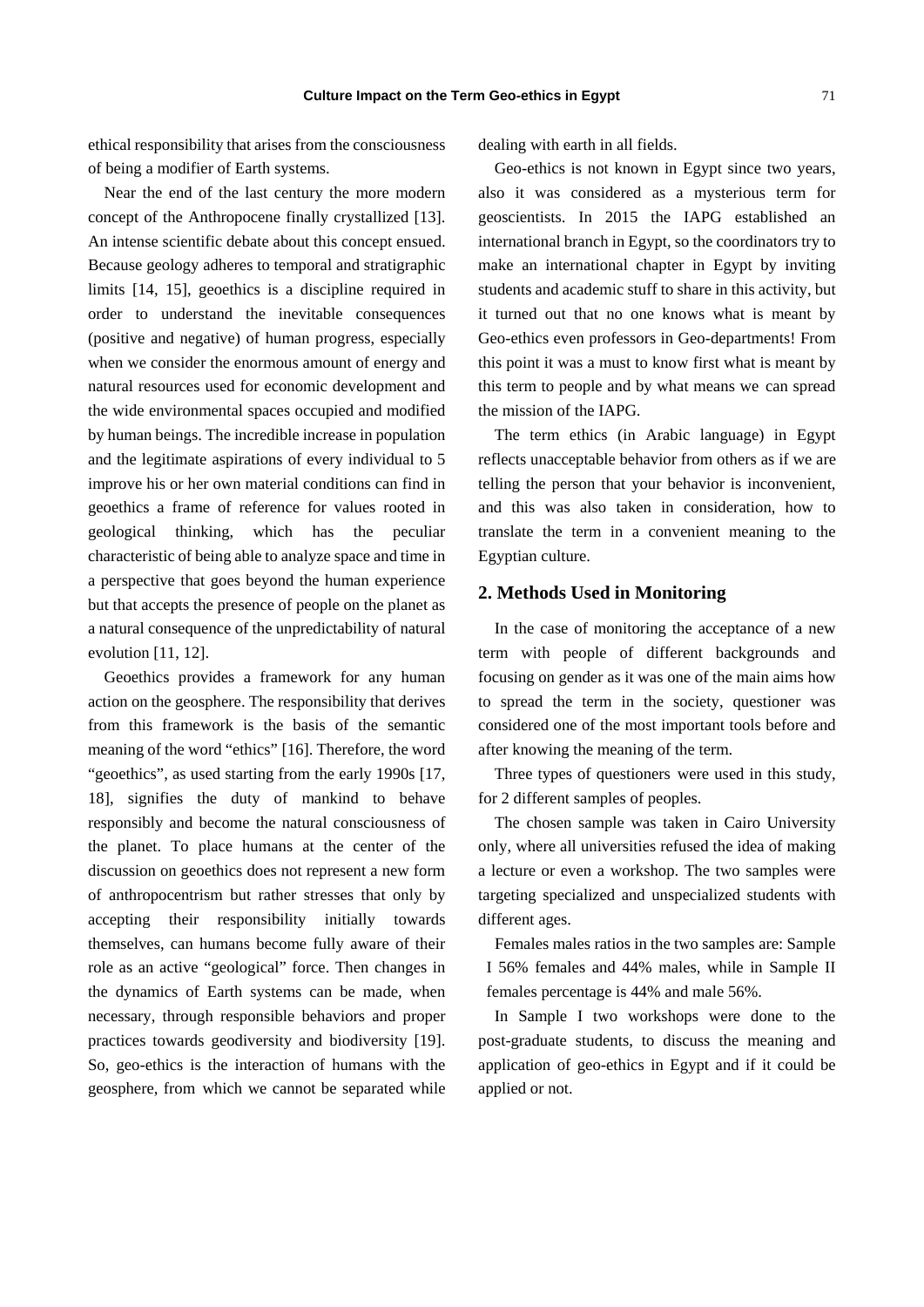

Fig.1 Shows sample classification, in number and gender.

#### Questioner description

Pre-questioner for Sample I

O1. Did you hear about geo-ethics as a term before?

Q2. Would you like to know what is meant by geo-ethics?

Q3. Do you think that this term is common?

O4. Do we have to translate this term in Arabic?

Q5. Do you find that the translation of this term in Arabic coping with our society?

Post-questioner (after workshops)

Q1. Do you find this principle is important value and we have to know it?

Q2. Do you want to know more about Geo-ethics?

Q3. Do you find that the Arabic translation of the term Geo-ethics is acceptable in our culture?

Q4. Do you find matching between the term geo-ethics and the workshop content?

O5. Do you recommend changing the term to be more obvious?

Q6. Do you want to be part in a team working in geo-ethics?

Q7. Do you recommend establishing a promise to geo-scientists in Egypt?

Q8. Do you find this promise valueless?

Q9. Do you find that this promise should be obligatory in universities?

010. Do you recommend teaching Geo-ethics in the svllabus?

Sample II questioner

Q1. Do you know the term Geo-ethics?

Q2. Can you predict the meaning of this term?

# 2.1 Observed Results

After analyzing the pre- and post-questioner that the results vary between genders, where the pre-questioner shows that males are more knowledgeable than females.

Pre-questioner Sample I results (Different background)

Q1. Did you hear about geo-ethics as a term before?

Less than 20% answered yes, which is a very few percent reflecting the little knowledge of this term, 80% of this 20% are males showing that males are of good knowledge of new terms.

Q2. Do you want to know more about Geo-ethics?

More than 80% answered yes who did not know the term before, so they are willing to know and are interested in the topic, less than 20% are not willing to know and are all males reflecting more desire of females than males to know.

Q3. Do you find that the Arabic translation of the term Geo-ethics is acceptable in our culture?

Less than 40% answered yes who know the term before.

O<sub>4</sub>. Do we have to translate this term in Arabic?

60% answered yes, reflecting the importance of the translation and identification of the term in Arabic.

Q5. Do you find that the translation of this term in Arabic coping with our society?

Less than 40% agreed that the meaning of the term is still uncommon among the common people.

2.2 Post-questioner (after Workshop)

Q1. Do you find this principle is important value and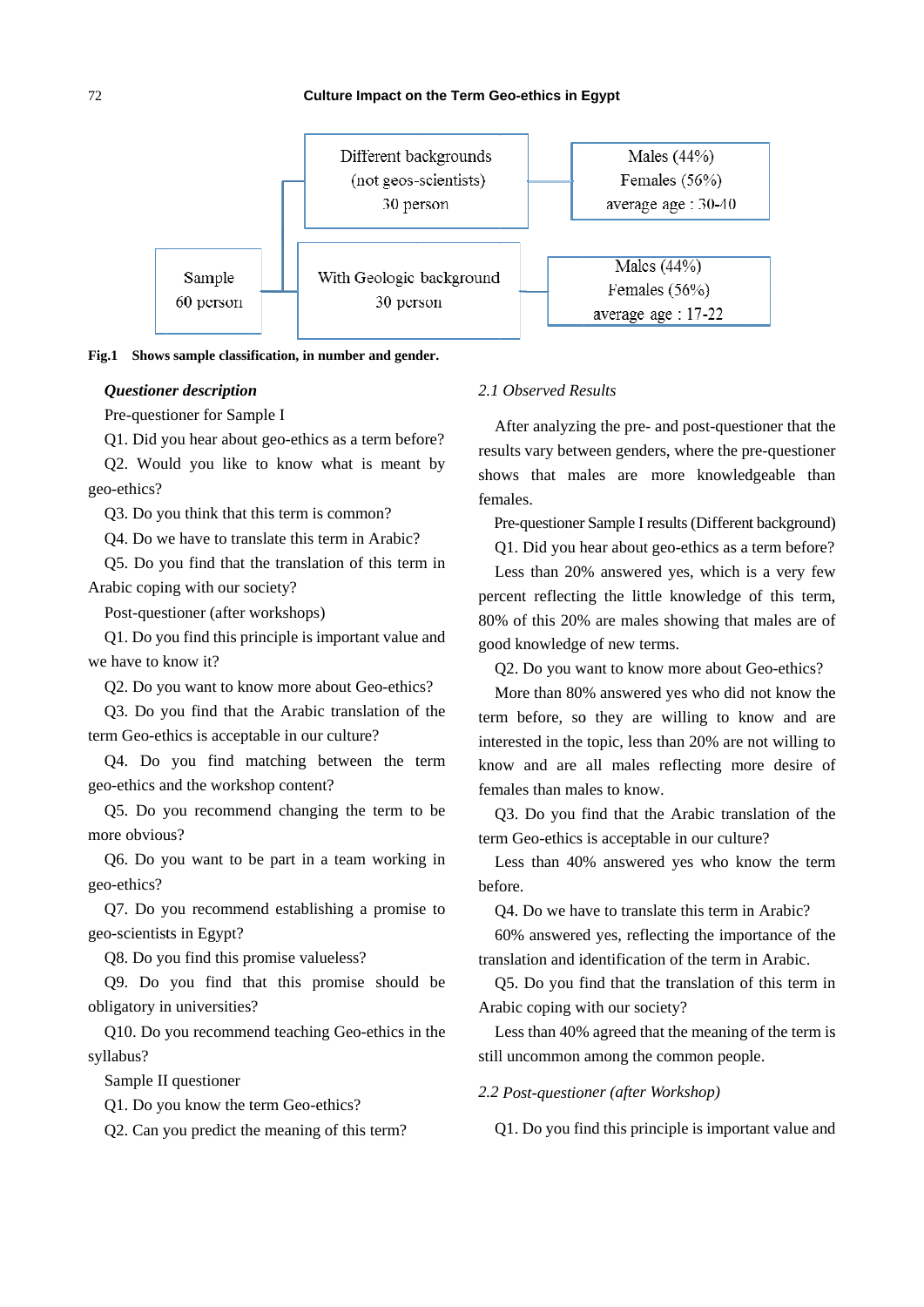we have to know it?

More than 90% confirmed the importance of the principal of geoethics.

Q2. Do you want to know more about Geo-ethics?

More than 70% think that geoethics is valuable.

Q3. Do you find that the Arabic translation of the term Geo-ethics is acceptable in our culture?

90% found that the Arabic translation to this term will not be convenient in our Egyptian culture, where the term in Arabic could have some conations about moral and ethical personal behavior which make them repel the term.

Q4. Do you find matching between the term geo-ethics and the workshop content?

85% found matching between the term and the workshop content.

Q5. Do you recommend changing the term to be more obvious?

30% recommend changing the term to be clearer.

Q6. Do you want to be part in a team working in geo-ethics?

Less than 40% would like to be part in a team working in geoethics (this related to the uncommon use of the term in Egypt).

Q7. Do you recommend establishing a promise to geo-scientists in Egypt?

70% recommend having a promise for geo-scientists.

Q8. After applying the geo-promise do you find it valuable and useful?

65% found that the promise will be valuable and useful.

Q9. Do you find that this promise should be obligatory in universities?

65% found that it has to be obligatory.

Q10. Do you recommend teaching Geo-ethics in the syllabus?

50% found that it has to be taught in syllabus.

20% found it should be as workshops and open lectures.

30% found that it has to be both in syllabus and by

workshops depending on the stakeholders.

*2.3 Sample II Questioner Results (Geologic Background)* 

Q1. Do you know the term Geo-ethics?

17% of the males know the meaning of the term and 0% of females know the term, which means that males still have more knowledge than females even in different backgrounds.

Q2. Can you predict the meaning of this term?

38% of females predict the right meaning of the term without lectures and workshops, and 23% of males predict the right meaning, this indicates that females have great sense in predicting the exact meaning of the term than males.

As shown here that the percentage is disappointing if we put in consideration the geologic background of this sample, where 17% only know the term from 30 geologists.

## **3. Conclusion and Recommendations**

From the previous data, it is obvious that:

# The term Geo-ethics is mysterious to geoscientists and public.

# There is a severe resistant from the Academic universities towards the term and its application, the workshops mainly were focusing on the main universities in Cairo, Cairo University, Al Azhar University and Ain Shams University these three universities are the main governmental universities in Cairo, we were rejected in Al Azhar and Ain Shams universities because of the term and the idea of the workshop!

# The Arabic translation for this term is not compatible with the Egyptian society (they can accept the English term in case of working with the concept of Geo-ethics).

# No one suggested a new Arabic term, although they do not accept the present one (need a brainstorming not just questioner).

# Different genders resulted in difference in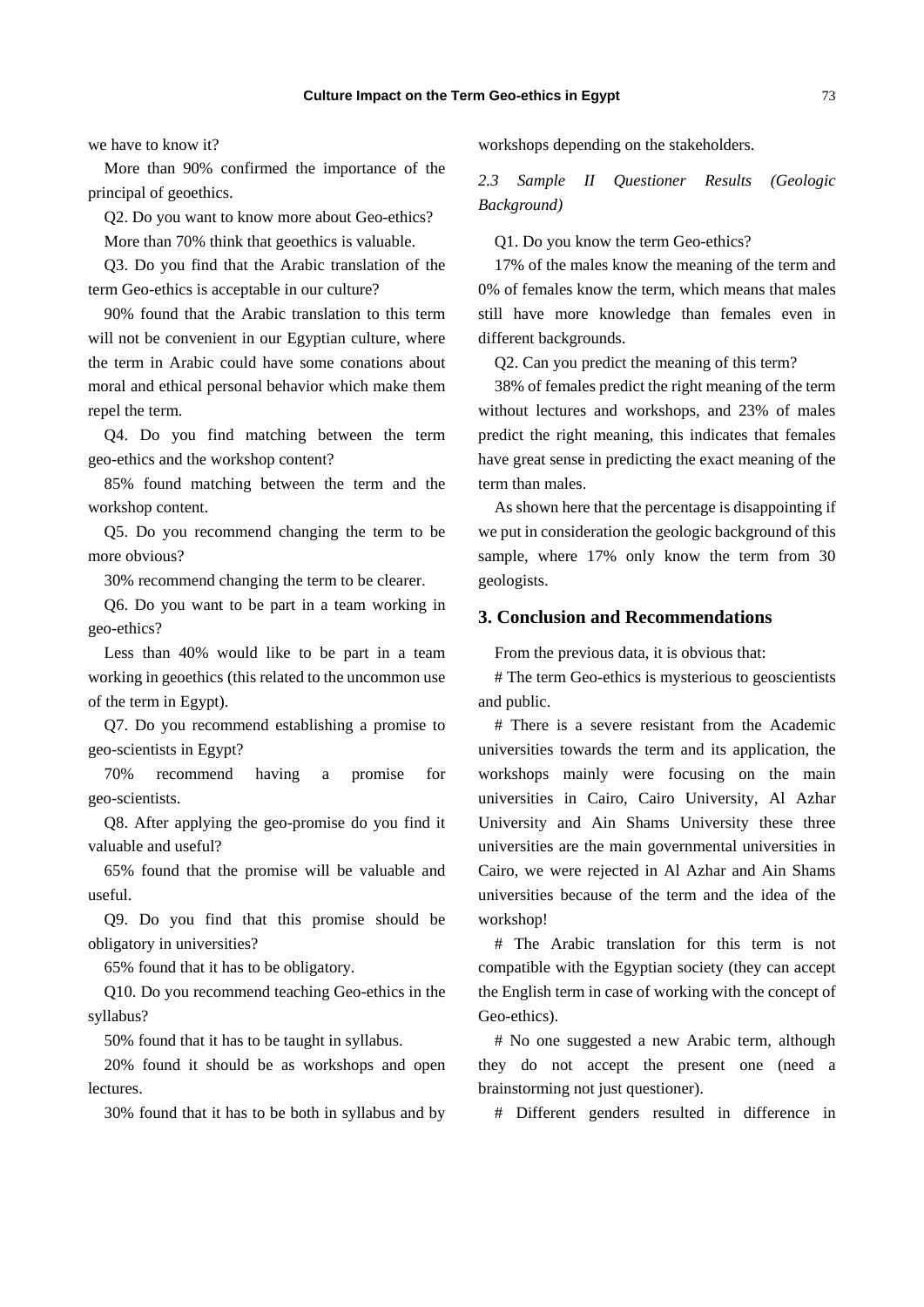accepting the concept and willingness to know more about it (females are more interested in knowing and dealing with the term than males, this conclusion makes us focus more on females to spread the term than males)

*3.1 Some Recommendations to Overcome the Drawbacks* 

# Organizing periodical workshops to students studying Geoscience.

# Using the social media and the media to make the term common for public.

# Focusing on females to increase awareness in the society.

# Making an Arabic newsletter to be sent to academic stuff in Egyptian universities.

# Teaching the term is an essential priority to all geologic department in Egypt and Geologic Authorities (Geologic survey).

## **Acknowledgments**

The authors are deeply thankful to Prof. Hassan Sobhy, the Dean of the Institute of African Research and Studies in Cairo University, to allow us to do the workshop, also many thanks to Prof. Mohamed Abdelrahman, head of geologic department in Faculty of science Cairo University, to make the questioner to the students.

#### **References**

- [1] Leopold, A. 1949. *A Sand County Almanac*. New York: Oxford University Press.
- [2] Marshall, A. 1993. "Ethics and the Extraterrestrial Environment." *Journal of Applied Philosophy* 10 (2): 227-36.
- [3] Bobrowsky, P., Cronin, V. S., Capua, G. D., Kieffer, S. W., and Peppoloni, S. 2017. "The Emerging Field of Geoethics." In *Scientific Integrity and Ethics with Applications to the Geosciences*, edited by Gundersen, L. C., Special Publication American Geophysical Union, John Wiley and Sons, Inc.
- [4] Passmore, J. A. 1974. "Man's Responsibility for Nature: Ecological Problems and Western Traditions." *History of Political Economy* 7 (3): 392-95. Gerald Duckworth & Co

Ltd, London, ISBN 978-0-71-560756-5.

- [5] Næss, A. 1973. "The Shallow and the Deep, Long-Range Ecology Movement." *Inquiry an Interdisciplinary Journal of Philosophy* 16 (1): 95-100.
- [6] Devall, B., and Sessions, G. 1985. *Deep Ecology: Living as if Nature Mattered*. Salt Lake City: Gibbs M. Smith. ISBN: 0-87905-247-3.
- [7] Frodeman, R. 1995. "Geological Reasoning: Geology as an Interpretive and Historical Science." *Geological Society of America Bulletin* 107: 960-8. doi 10.1130/0016-7606.
- [8] Frodeman, R., and Baker, V. 2000. *Earth Matters: The Earth Sciences, Philosophy, and the Claims of Community*. Upper Saddle River: Prentice Hall, 209. ISBN: 978-0-13-011996-4.
- [9] Peppoloni, S., and Di Capua, G. 2012. "Geoethics and Geological Culture: Awareness, Responsibility and Challenges." 335-41. doi: 10.4401/ag-6099. In *Geoethics and Geological Culture*. Reflections from the Geoitalia Conference 2011. Annals of Geophysics (Special Issue), 55, 3.
- [10] Stoppani, A. 1873. Corso di Geologia. Vol. II, G. Bernardoni e G. Brigola, Editori, Milano.
- [11] Pievani, T. 2009. "The World after Charles R. Darwin: Continuity, Unity in Diversity, Contingency." *Rend. Fis. Acc. Lincei, Springer* 20: 355-61.
- [12] Pievani, T. 2012. "Geoethics and Philosophy of Earth Sciences: The Role of Geophysical Factors in Human Evolution." 349-53. doi: 10.4401/ag-5579. In *Geoethics and Geological Culture*. Reflections from the Geoitalia Conference 2011. Annals of Geophysics (Special Issue), 55, 3.
- [13] Crutzen, P. J. 2002. "Geology of Mankind." *Nature* 415: 23.
- [14] Lewis, S. L., and Maslin, M. A. 2015. "Defining the Anthropocene." *Nature* 519: 171-80. doi 10.1038/nature14258.
- [15] Zalasiewicz, J., Waters, C. N., Williams, M., Barnosky, A. D., Cearreta, A., Crutzen, P., Ellis, E., Ellis, M. A., Fairchild, I. J., Grinevald, J., Haff, P. K., Hajdas, I., Leinfelder, R., McNeill, J., Odada, E. O., Poirier, C., Richter, D., Steffen, W., Summerhayes, C., Syvitski, J. P. M., Vidas, D., Wagreich, M., Wing, S. L., Wolfe, A. P., Zhishengw, A., and Oreskes, N. 2015. "When Did the Anthropocene Begin? A Mid-twentieth Century Boundary Level Is Stratigraphically Optimal. Quaternary International." (Available online 12 January 2015). Accessed 23 June 2015. http://dx.doi.org/10.1016/j.quaint.2014.11.045.
- [16] Peppoloni, S. 2015. "Sharing Ethical Principles through Cultural Diversity: Translations of the Montreal Statement on Research Integrity. IAPG—International Association